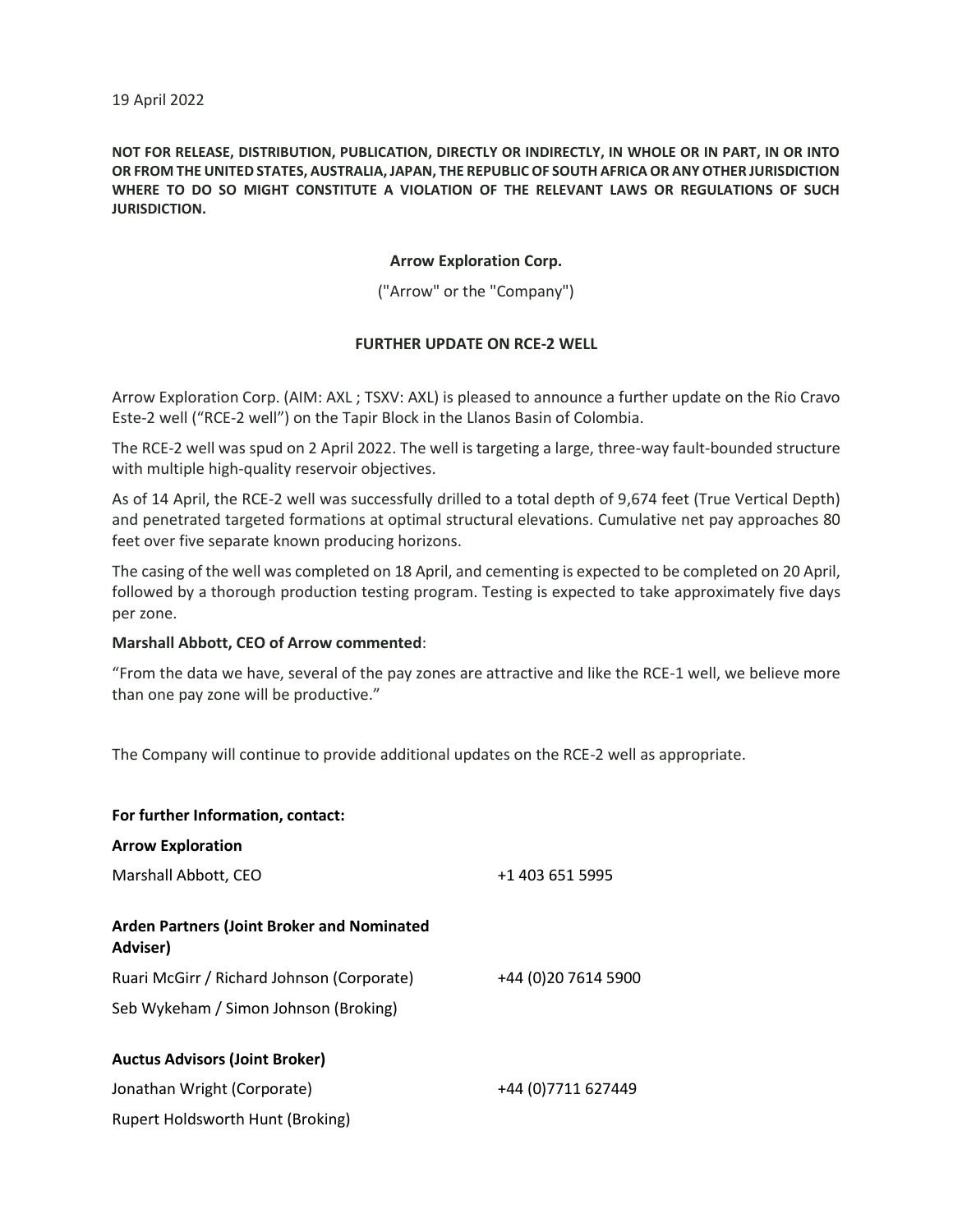### **Camarco (Financial PR)**

James Crothers +44 (0)20 3781 8331 Rebecca Waterworth Billy Clegg

## **About Arrow Exploration Corp.**

Arrow Exploration Corp. (operating in Colombia via a branch of its 100% owned subsidiary Carrao Energy S.A.) is a publicly-traded company with a portfolio of premier Colombian oil assets that are underexploited, under-explored and offer high potential growth. The Company's business plan is to expand oil production from some of Colombia's most active basins, including the Llanos, Middle Magdalena Valley (MMV) and Putumayo Basin. The asset base is predominantly operated with high working interests, and the Brent-linked light oil pricing exposure combines with low royalties to yield attractive potential operating margins. Arrow's 50% interest in the Tapir Block is contingent on the assignment by Ecopetrol SA of such interest to Arrow. Arrow's seasoned team is led by a hands-on executive team supported by an experienced board. Arrow is listed on the AIM market of the London Stock Exchange and on TSX Venture Exchange under the symbol "AXL".

## **Forward-looking Statements**

This news release contains certain statements or disclosures relating to Arrow that are based on the expectations of its management as well as assumptions made by and information currently available to Arrow which may constitute forward-looking statements or information ("forward-looking statements") under applicable securities laws. All such statements and disclosures, other than those of historical fact, which address activities, events, outcomes, results or developments that Arrow anticipates or expects may, could or will occur in the future (in whole or in part) should be considered forward-looking statements. In some cases, forward-looking statements can be identified by the use of the words "continue", "expect", "opportunity", "plan", "potential" and "will" and similar expressions. The forwardlooking statements contained in this news release reflect several material factors and expectations and assumptions of Arrow, including without limitation, Arrow's evaluation of the impacts of COVID-19, the potential of Arrow's Colombian and/or Canadian assets (or any of them individually), the prices of oil and/or natural gas, and Arrow's business plan to expand oil and gas production and achieve attractive potential operating margins. Arrow believes the expectations and assumptions reflected in the forwardlooking statements are reasonable at this time but no assurance can be given that these factors, expectations and assumptions will prove to be correct.

The forward-looking statements included in this news release are not guarantees of future performance and should not be unduly relied upon. Such forward-looking statements involve known and unknown risks, uncertainties and other factors that may cause actual results or events to differ materially from those anticipated in such forward-looking statements. The forward-looking statements contained in this news release are made as of the date hereof and the Company undertakes no obligations to update publicly or revise any forward-looking statements, whether as a result of new information, future events or otherwise, unless so required by applicable securities laws.

### **Qualified Person's Statement**

The technical information contained in this announcement has been reviewed and approved by Grant Carnie, senior non-executive director of Arrow Exploration Corp. Mr. Carnie is a member of the Canadian